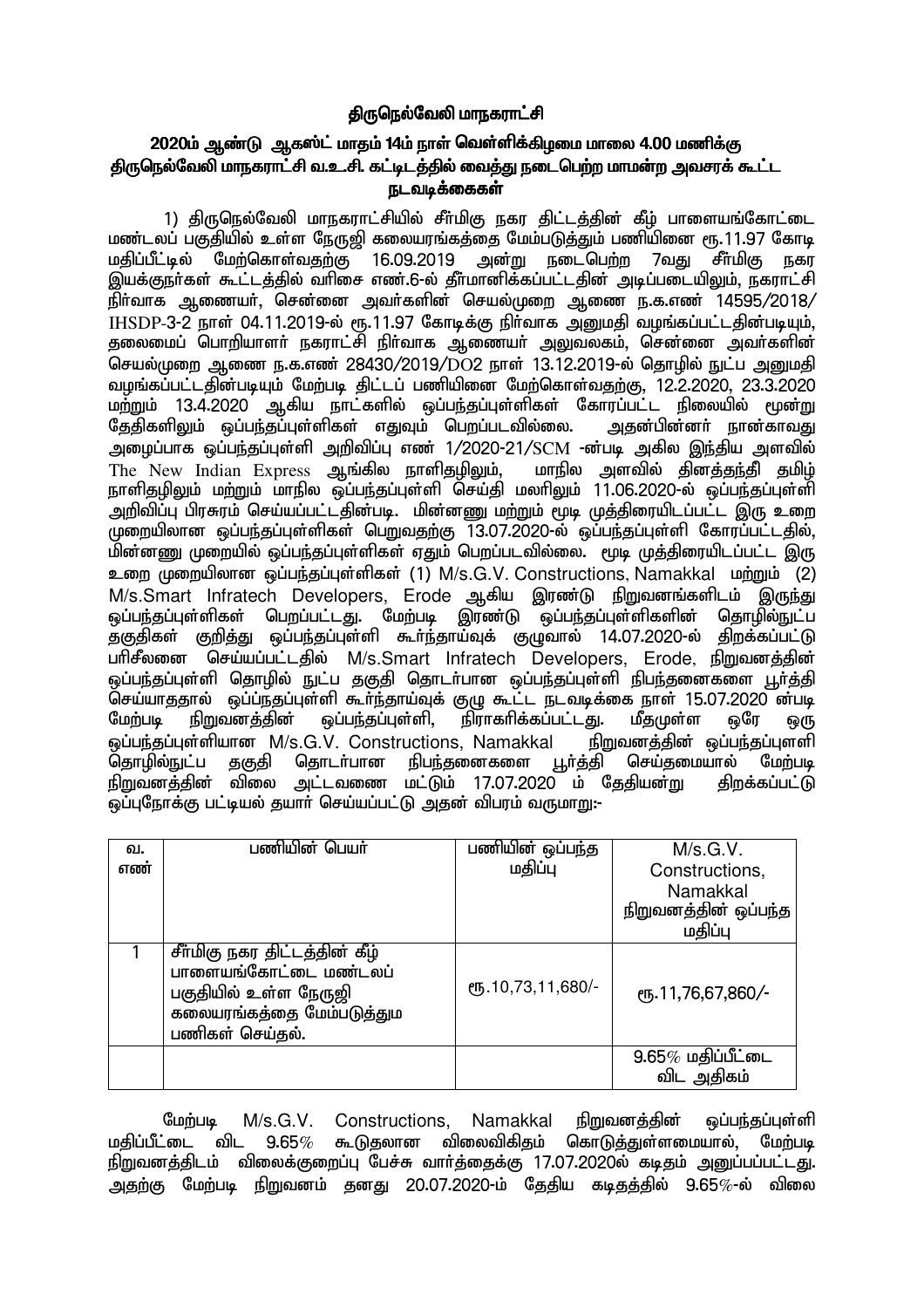விகிதத்தில் இருந்து குறைத்து 8.00 $\%$  (ஒப்பந்த மதிப்பு ரூ.11.58.96.614/-) கூடுதலான விலை விகிதத்தில் மேற்படி திட்டப்பணியினை செய்ய சம்மதம் தெரிவிக்கப்பட்டுள்ளது. மேற்படி விலைவிகிதமும் ஏற்புடையதல்ல எனக் கருதி மீண்டும் இரண்டாவது விலைக்குறைப்பு பேச்சுவார்த்தைக்கு ஒப்பந்தக்காரருக்கு 20.07.2020ல் கடிதம் அனுப்பப்பட்டது. அதற்கு மேற்படி நிறுவனம் தனது 22.07.2020ம் தேதிய கடிதத்தில் மேற்படி பணிக்கான தயார் செய்யப்பட்ட மதிப்பீடு 2019-20ம் ஆண்டுக்கான விலை விகிதத்தின்படி தயாரிக்கப்பட்டுள்ளதாலும் கற்போது கட்டுமானப் பொருட்கள், எரிபொருள் மற்றும் போக்குவரத்து செலவினம் அதிகமாகி விட்டபடியாலும், மேலும் விலைக்குறைப்பு செய்ய இயலாகு என<sup>்</sup> இறுகியாகவும் முடிவாகவும் தெரிவித்துள்ளது.

மேற்படி நிறுவனத்தின், இறுதியான விலைக்குறைப்பு பேச்சுவார்த்தைக்குப் பின் வரும்  $\tilde{\omega}$ ப்பந்தப்புள்ளி மதிப்பு (ரூ.11.58.96.614/-) என்பது 2019-20-ம் வருடத்திய துறை விலை விகிதத்தின்படி மதிப்பீட்டை விட 8.00 $\%$  கூடுதலாக இருப்பதால், 2வது விலைக்குறைப்பிற்கு பின்வரும் (ரூ.11,58,96,614/-) ஒப்பந்தப்புள்ளியை முடிவு செய்வது தொடர்பாக, 2020-21ம் வருடத்திய விலை விபரபட்டியல் (Data-2020-21)-ஐ சென்னை நகராட்சி நிர்வாக<br>ஆணையரகத்தில் ஒப்புதல் பெற்று மேல்நடவடிக்கை தொடர 22.07.2020ம் கேகிய .<br>ஓப்புகல் பெற்று மேல்நடவடிக்கை ஒப்பந்தப்புள்ளி கூர்ந்தாய்வுக் குழு கூட்ட நடவடிக்கைகளில் முடிவு செய்து மாமன்றத் தீா்மானம் எண் 84 நாள் 31.07.2020 ல் ஒப்புதல் பெற்று நகராட்சி நிர்வாக ஆணையர் அலுவலகத்திற்கு பரிந்துரை செய்யப்பட்டது. அதன்படி முதன்மை தலைமைப் பொறியாளா், நகராட்சி நிா்வாக ஆணையரகம் சென்னை, அவர்களின் கடிதம் எண்.28430/2019/DO2 நாள் 12.08.2020ல்<br>2020-21ம் ஆண்டிற்கான Data-விற்கு லப்புகல் வழங்கியும், கமிழ்நாடு நகர்ப்புற  $2020$ - $21$ ம் ஆண்டிற்கான  $Data$ -விற்கு ஒப்புகல் வழங்கியும், சுமிம்நாடு நகர்ப்பற உள்ளாட்சிகளுக்கான பொறியியல் நடைமுறை நூல் தொகுப்பு 1 அத்தியாயம் 10 உட்பிரிவு 10.1.5-படி நடப்பு நிதியாண்டிற்கான விலைவிகிதத்துடன் ஒப்பந்தக்காரரால் இரண்டாவது<br>விலைக்குறைப்பிற்கு பின் கொடுத்துள்ள ஒப்பந்த மதிப்புடன் ஒப்பிடுமாறு விலைக்குறைப்பிற்கு பின் கொடுத்துள்ள தப்பந்த மதிப்புடன் தப்பிடுமாறு<br>தெரிவிக்கப்பட்டுள்ளது. அதன்படி 2020-21ம் ஆண்டிற்கான விலை விகி<u>கத்கு</u>டன் தெரிவிக்கப்பட்டுள்ளது. ஒப்பந்தக்காரா் இரண்டாவது விலைக்குறைப்பிற்கு பின் கொடுத்துள்ள ஒப்பந்த மதிப்புடன்  $\widetilde{\phi}$ ப்பிடப்பட்டதில், மதிப்பீட்டை விட 4.21 $\%$  கூடுதலாக உள்ளது. மேற்படி திட்டப்பணி சீர்மிகு .<br>நகரத் திட்டத்தின் கீழ் மேற்கொள்ளப்பட இருப்பதாலும், திட்டப்பணியினை குறிப்பிட்ட<br>காலகெடுவுக்குள் முடிக்க வேண்டிய அவசியம் கருதி தமிழ்நாடு நகா்ப்புற காலகெடுவக்குள் உள்ளாட்சிகளுக்கான பொறியியல் நடைமுறை நூல் தொகுப்பு-1 அத்தியாயம்-2, உட்பிரிவு<br>2.7.2-ன்பட வப்பந்கப்பள்ளி மகிப்பீட்டை விட 5% வரை கூடுதலாக பெறப்படும் 2.7.2-ன்படி ஒப்பந்தப்புள்ளி மதிப்பீட்டை விட 5% வரை கூடுதலாக பெறப்படும்<br>ஒப்பந்தப்புள்ளிகளை ஒப்புக் கொள்வதற்கு மாமன்றம் அறைகிக்கலாம் என வமிவகை ஒப்பந்தப்புள்ளிகளை ஒப்புக் கொள்வதற்கு மாமன்றம் .<br>செய்யப்பட்டுள்ளதாலும், ஒப்பந்தக்காராின் 2வது விலைக்குறைப்பிற்கு பின் வரும் ஒப்பந்த மதிப்பு (ரூ.11,58,96,614/-) என்பது 2019-20ம் வருடத்திய துறை விலை விகிதத்தின்படி  $\mu$ திப்பீட்டை விட 8.00 $\%$  கூடுதலாகவும் மற்றும் தற்போதைய 2020-21ம் வருடத்திய விலைவிகிதத்தின்படி மதிப்பீட்டை விட 4.21 $\%$  அதிகமாக உள்ளதினை ஒப்புக்கொள்ளலாம் என 14.08.2020ம் தேதிய ஒப்பந்தப்புள்ளி கூர்ந்தாய்வுக் குழுவின் பரிந்துரைப்படி மாமன்ற அறுமகிக்கு.

### அலுவலகக் குறிப்பு:

அ) திருநெல்வேலி மாநகராட்சியில் சீா்மிகு நகர திட்டத்தின் கீழ் பாளையங்கோட்டை மண்டலப் பகுதியில் உள்ள நேருஜி கலையரங்கத்தை மேம்படுத்தும் பணிக்கு, <u>இறு</u>தியான விலைக்குறைப்பு பேச்சுவார்த்தைக்குப் பின்வரும் ஒப்பந்தப்புள்ளி மதிப்பு (ரூ.11,58,96,614/-) என்பது 2019-20-ம் வருடத்திய துறை விலை விகிதத்தின்படி மதிப்பீட்டை விட 8.00 $\%$ <br>கூடுதலாக இருப்பதால், 2வது விலைக்குரைப்பிற்கு பின்வரும் (ரூ.11.58.96.614/-) விலைக்குறைப்பிற்கு <u>ஓப்பந்தப்புள்ளியை முடிவு செய்வது தொடர்பாக, 2020-21ம் வருடத்திய விலை விபர பட்டியல் </u> (Data-2020-21)-ஐ சென்னை நகராட்சி நிர்வாக ஆணையரகத்தில் ஒப்புதல் பெற்று .<br>மேல்நடவடிக்கை தொடர 22.07.2020ம் தேதிய ஒப்பந்தப்புள்ளி கூர்ந்தாய்வுக் குழு கூட்ட நடவடிக்கைகளில் முடிவு செய்து மாமன்றத் தீர்மானம் எண் 84 நாள் 31.07.2020 ல் ஒப்புதல் .<br>பெற்று நகராட்சி நிர்வாக ஆணையர் <u>அலு</u>வலகத்திற்கு பரிந்துரை செய்யப்பட்டது. அதன்படி முதன்மை தலைமைப் பொறியாளா், நகராட்சி நிா்வாக ஆணையரகம் சென்னை, அவா்களின் கடிதம் எண்.28430/2019/DO2 நாள் 12.08.2020ல் 2020-21ம் ஆண்டிற்கான Data விற்கு <u>ஒப்புத</u>ல் வழங்கியும், தமிழ்நாடு நகர்ப்புற உள்ளாட்சிகளுக்கான பொறியியல் நடைமுறை நூல்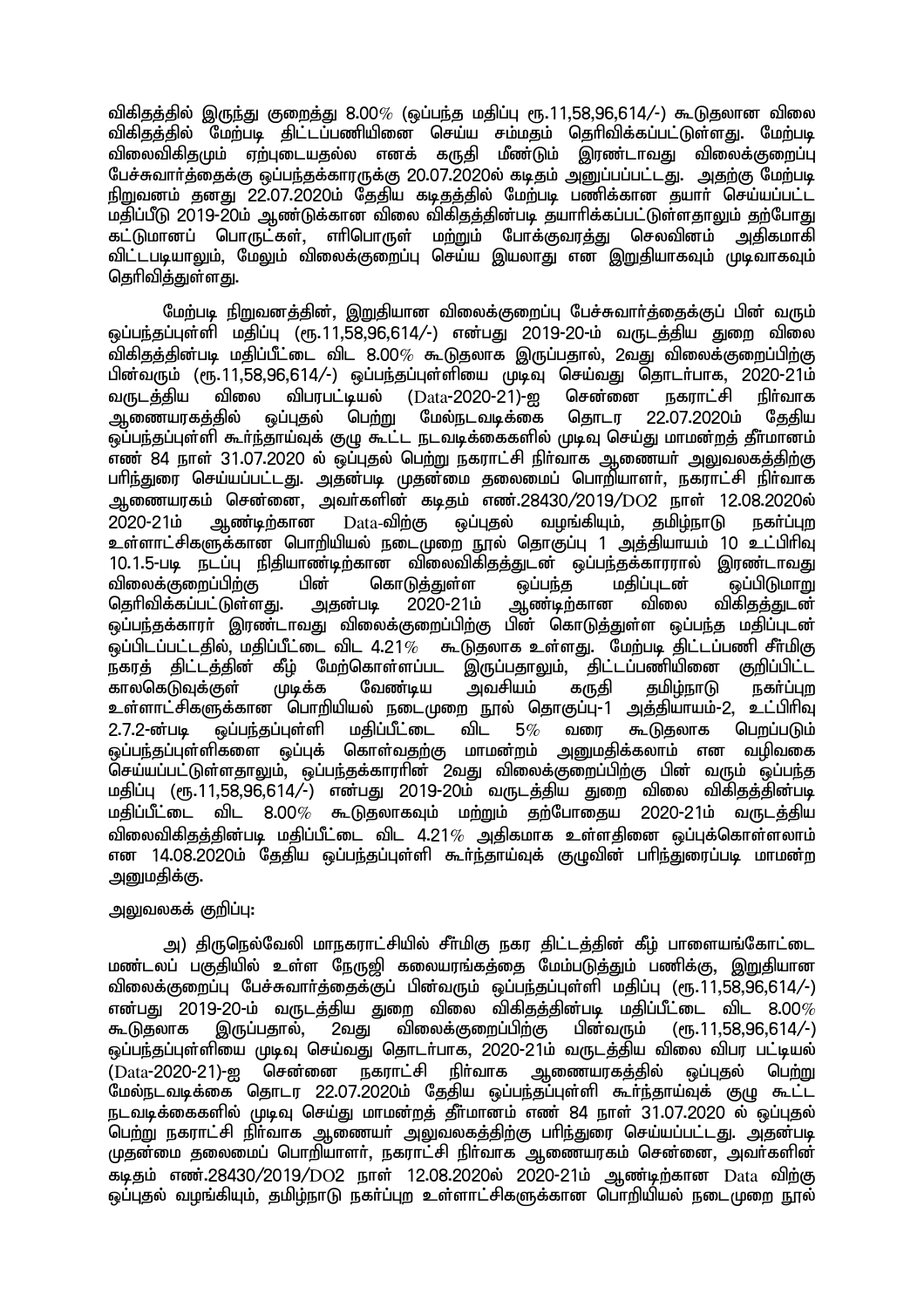தொகுப்பு 1 அக்கியாயம் 10 உட்பிரிவு 10.1.5 படி நடப்பு நிகியாண்டிற்கான விலைவிகிகுக்குடன் <u>ஓப்பந்த</u>க்காரரால் இரண்டாவது விலைக்குறைப்பிற்கு பின் கொடுத்துள்ள ஒப்பந்த மதிப்புடன் ்லப்பிடுமாறு தெரிவிக்கப்பட்டுள்ளது. அதன்படி 2020-21ம் ஆண்டிற்கான விலை விகிகுத்துடன் ஒப்பந்தக்காரா் இரண்டாவது விலைக்குறைப்பிற்கு பின் கொடுத்துள்ள ஒப்பந்த மதிப்புடன்<br>ஒப்பிடப்பட்டதில் மதிப்பீட்டை விட 4.21*%* கூடுதலாக உள்ளது. மேற்படி திட்டப்பணி சீா்மிகு ் கூடுதலாக உள்ளது. மேற்படி திட்டப்பணி சீா்மிகு<br>ட இருப்பதாலும், திட்டப்பணியினை குறிப்பிட்ட நகரத் திட்டத்தின் கீழ் மேற்கொள்ளப்பட இருப்பதாலும், திட்டப்பணியினை<br>காலகெடுவுக்குள் முடிக்க வேண்டிய அவசியம் கருகி கமிம்நாடு காலகெடுவுக்குள் முடிக்க வேண்டிய அவசியம் கருதி தமிழ்நாடு நகா்ப்புற உள்ளாட்சிகளுக்கான பொறியியல் நடைமுறை நூல் தொகுப்பு-1 அத்தியாயம்-2, உட்பிரிவு 2.7.2 <mark>ன்படி ஒப்பந்தப்புள்ளி மதிப்பீட்டை விட 5</mark>% வரை கூடுதலாக பெறப்படும்<br>ஒப்பந்தப்புள்ளிகளை ஒப்புக் கொள்வதற்கு மாமன்றம் அனுமதிக்கலாம் என வழிவகை <u>ஒப்பந்த</u>ப்புள்ளிகளை ஒப்புக் கொள்வதற்கு செய்யப்பட்டுள்ளதாலும், ஒப்பந்தக்காரரின் 2வது விலைக்குறைப்பிற்கு பின் வரும் ஒப்பந்த மதிப்பு (ரூ.11,58,96,614/-) என்பது 2019-20ம் வருடத்திய துறை விலை விகிதத்தின்படி<br>மகிப்பீட்டைவிட 8.00*%* கூடுகலாகவும் மற்றும் கற்போகைய 2020-21ம் வருடக்கிய  $8.00\%$  கூடுகலாகவும் மற்றும் கற்போகைய 2020-21ம் வருடக்கிய விலைவிகிதத்தின்படி மதிப்பீட்டை விட 4.21 $\%$  அதிகமாக உள்ளதினை ஒப்புக்கொள்ளலாம் என 14.08.2020ம் தேதிய ஒப்பந்தப்புள்ளி கூர்ந்தாய்வுக் குழுவின் பரிந்துரைப்படி மாமன்றம் அனுமதி வழங்கலாம்.

ஆ) மேற்படி பணியின் மதிப்பிட்டுத் தொகை ரூ.1197.00 இலட்சத்திற்கு திருநெல்வேலி சீர்மிகு நகர திட்டத்தின் கீழ் ஒதுக்கீடு செய்யப்பட்ட தொகை போக கூடுதலாகும் தொகையை மாநகராட்சி பொது நிதியிலிருந்து மேற்கொள்வதற்கும் மாமன்றம் அனுமதி வழங்கலாம்.

#### கீர்மானம் எண் 96:

அலுவலகக் குறிப்பு அங்கீகரிக்கப்படுக<u>ிறத</u>ு

(ஒ.பு.அ.எண்.1/2020-21/SCM)

2) திருநெல்வேலி மாநகராட்சியில் சீா்மிகு நகர திட்டத்தின் கீழ் பாளையங்கோட்டை<br>பேரூந்து நிலையத்தினை மேம்படுத்தும் பணியினை ரூ.13.08 கோடி மதிப்பீட்டில் நிலையக்கினை மேற்கொள்வதற்கு 16.09.2019 அன்று நடைபெற்ற 7வது சீர்மிகு நகர இயக்குநர்கள் .<br>கூட்டத்தில் வரிசை எண்.5-ல் தீர்மானிக்கப்பட்டதின் அடிப்படையிலும், நகராட்சி நிர்வாக அணையர், சென்னை அவர்களின் செயல்முறை ஆணை ந.க.எண்.14595/2018/IHSDP-3-1 நாள் 04.11.2019-ல் ரூ.13.08 கோடிக்கு நிர்வாக அறைகி வழங்கப்பட்டகின்படியும். கலைமைப் பொறியாளர் நகராட்சி நிர்வாக ஆணையர் அலுவலகம், சென்னை அவர்களின் செயல்முறை ஆணை ந.க.எண் 28426/2019/DO1 நாள் 05.12.2019-ல் தொழில் நுட்ப அறுமதி مِنْ *بِيِّنْ وَالْمِيَوْمِيَةِ الْمِيْتَامِيَة* الْمَصْلِحِينَ وَالْمَسْتَقْبِينَ وَالْمَسْتَقْبَةِ مِنْ 12.2.2020, 23.3.2020 مِنْ 2020 مِنْ மற்றும் 13.4.2020 ஆகிய நாட்களில் ஒப்பந்தப்புள்ளிகள் கோரப்பட்ட நிலையில் மூன்று<br>தேதிகளிலும் ஒப்பந்தப்புள்ளிகள் எதுவும் பெறப்படவில்லை. அதன்பின்னா் நான்காவது தேதிகளிலும் ஒப்பந்தப்புள்ளிகள் எதுவும் பெறப்படவில்லை. அழைப்பாக ஒப்பந்தப்புள்ளி அறிவிப்பு எண் 1/2020-21/SCM -ன் படி அகில இந்திய அளவில் The New Indian Express ஆங்கில நாளிதழிலும், மாநில அளவில் தினத்தந்தி தமிழ் நாளிதழிலும் மற்றும் மாநில ஒப்பந்தப்புள்ளி செய்தி மலாிலும் 11.06.2020-ல் ஒப்பந்தப்புள்ளி அறிவிப்பு பிரசுரம் செய்யப்பட்டதின்படி. மின்னணு மற்றும் மூடி முத்திரையிடப்பட்ட இரு உறை முறையிலான <u>ஓப்பந்தப்புள்ளிகள் பெறுவதற்கு 13.07.2020-ல் ஒப்பந்தப்புள்ளி கோரப்பட்டதில், மின்னணு</u> முறையில் ஒப்பந்தப்புள்ளிகள் ஏதும் பெறப்படவில்லை. மூடி முத்திரையிடப்பட்ட இரு உறை முறையிலான ஒப்பந்தப்புள்ளிகள் (1) M/s.Sri Naachimaar Engineering Constructions, Namakkal மற்றும் (2) M/s.Abirami Engineering Constructions& Co, Namakkal ஆகிய இரண்டு நிறுவனங்களிடம் இருந்து ஒப்பந்தப்புள்ளிகள் பெறப்பட்டது. மேற்படி இரண்டு .<br>ஒப்பந்தப்புள்ளிகளின் தொழில்நுட்ப தகுதிகள் குறித்து ஒப்பந்தப்புள்ளி கூர்ந்தாய்வுக் குழுவால் 14.07.2020-ல் திறக்கப்பட்டு பரிசீலனை செய்யப்பட்டதில் M/s.Abirami Engineering Constructions& Co, Namakkal, நிறுவனத்தின் ஒப்பந்தப்புள்ளி தொழில் நுட்ப தகுதி<br>தொடா்பான ஒப்பந்தப்புள்ளி நிபந்தனைகளை பூா்த்தி செய்யாததால் ஒப்ப்நதப்புள்ளி நிபந்தனைகளை <u>பூர்த்</u>தி கூர்ந்தாய்வுக் குழு கூட்ட நடவடிக்கை நாள் 15.07.2020-ன்படி மேற்படி நிறுவனத்தின் ஒப்பந்தப்புள்ளி நிராகரிக்கப்பட்டது. மீதமுள்ள ஒரே ஒரு ஒப்பந்தப்புள்ளியான M/s.Sri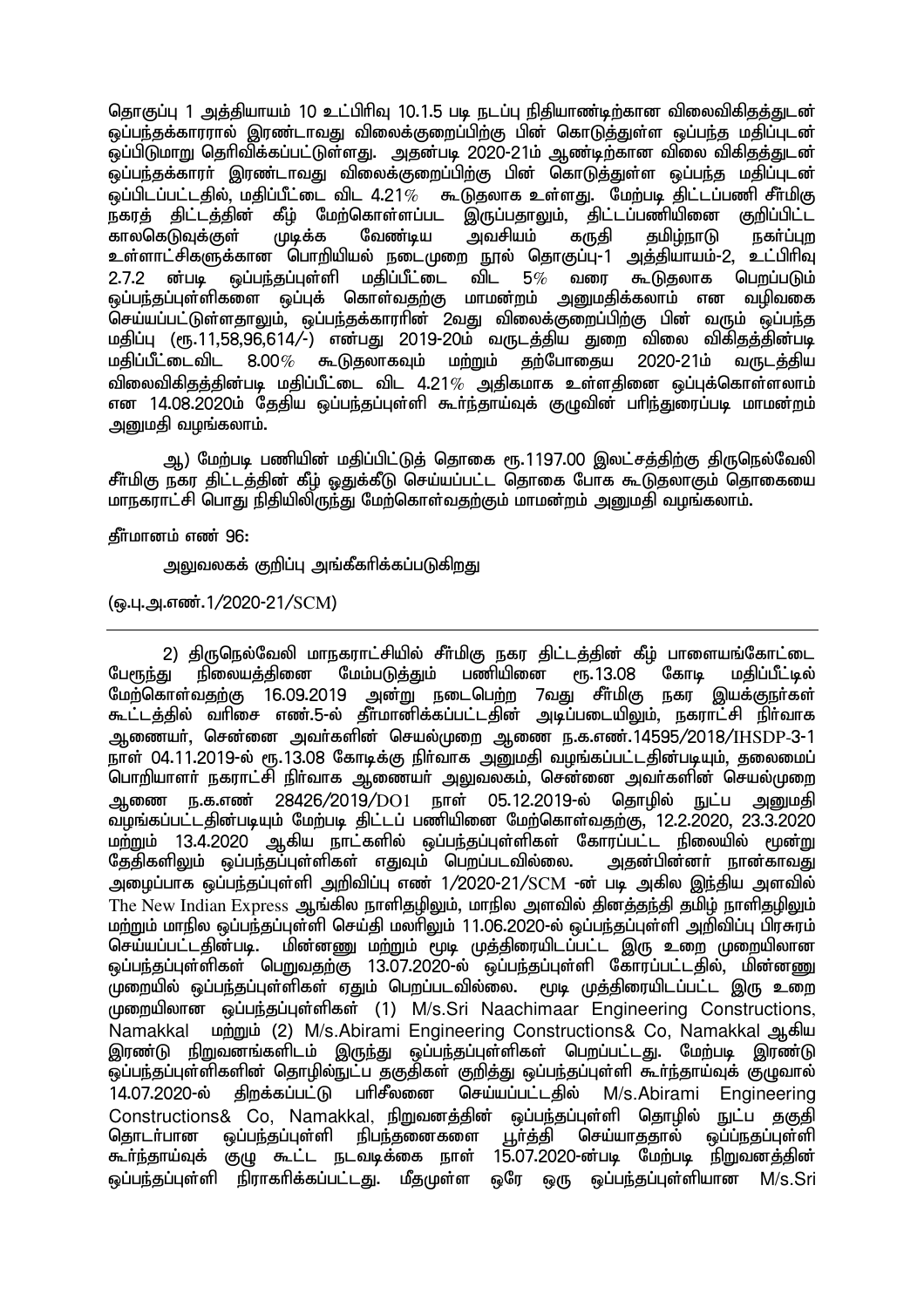Naachimaar Engineering Constructions, Namakkal நிறுவனத்தின் ஒப்பந்தப்புளளி கொழில் நுட்ப தகுதி தொடர்பான நிபந்தனைகளை பூர்த்தி செய்தமையால் மேற்படி நிறுவனத்தின் விலை அட்டவணை மட்டும் 17.07.2020 ம் தேதியன்று திறக்கப்பட்டு ஒப்புநோக்கு பட்டியல் தயார் செய்யப்பட்டு அதன் விபரம் வருமாறு:-

| வ.  | பணியின் பெயர்                                                                        | பணியின் ஒப்பந்த        | M/s.Sri Naachimaar        |
|-----|--------------------------------------------------------------------------------------|------------------------|---------------------------|
| எண் |                                                                                      | மதிப்பு                | Engineering               |
|     |                                                                                      |                        | Constructions,            |
|     |                                                                                      |                        | Namakkal                  |
|     |                                                                                      |                        | நிறுவனத்தின் ஒப்பந்த      |
|     |                                                                                      |                        | மகிப்பு                   |
|     | சீர்மிகு நகர திட்டத்தின் கீழ்<br>பாளையங்கோட்டை பேரூந்து<br>நிலையத்தினை மேம்படுத்தும் | СПБ. 12, 03, 90, 119/- | ரூ.13,97,69,856/-         |
|     | பணிகள் செய்தல்.                                                                      |                        |                           |
|     |                                                                                      |                        | $16.10\%$ மதிப்பீட்டை விட |
|     |                                                                                      |                        | அகிகம்                    |

மேற்படி M/s.Sri Naachimaar Engineering Constructions, Namakkal நிறுவனத்தின் ஒப்பந்தப்புள்ளி மதிப்பீட்டை விட 16.10*%* கூடுதலான விலைவிகிதம் கொடுத்துள்ளமையால்,<br>மேற்படி நிறுவனக்கிடம் விலைக்குறைப்பு பேச்சு வார்க்கைக்கு 17.07.2020ல் கடிகம் ாநிறுவனத்திடம் விலைக்குறைப்பு பேச்சு அனுப்பப்பட்டது. அதற்கு மேற்படி நிறுவனம் தனது 20.07.2020-ம் தேதிய கடிதத்தில் 16.10% -ல் விலை விகிதத்தில் இருந்து குறைத்து 15.20% (ஒப்பந்த மதிப்பு ரூ.13,86,87,832/-)<br>கூடுகலான விலை விகிகக்கில் மேற்படி கிட்டப்பணியினை செய்ய சம்மகம் கூடுதலான விலை விகிதத்தில் மேற்படி திட்டப்பணியினை செய்ய சம்மதம்<br>கெரிவிக்கப்பட்டுள்ளது. மேற்படி விலைவிகிகமும் ஏற்படையதல்ல என கருதி மீண்டும் மேற்படி விலைவிகிகுமும் ஏற்புடையகல்ல என கருகி இரண்டாவது விலைக்குறைப்பு பேச்சுவார்த்தைக்கு ஒப்பந்தக்காரருக்கு 20.07.2020-ல் கடிதம் ு - துனுப்பப்பட்டது. அதற்கு மேற்படி நிறுவனம் தனது 22.07.2020ம் தேதிய கடிதத்தில் ஏற்கனவே tpiyf;Fiwg;G nra;ag;gl;l 15.20% \$Ljy; tpiy tpfpjj;jpy; ,Ue;J Fiwj;J 10.27%  $(\mathsf{f}$ .13.27.49.762/-) கூடுகலான விலை விகிகக்கில் மேற்படி கிட்டப்பணியினை செய்ய சம்மகம் ் தெரிவித்தும், மேற்படி பணிக்கான தயாா் செய்யப்பட்ட மதிப்பீடு 2019-20-ம் ஆண்டுக்கான<br>விலை விகிகக்கின்படி கயாாிக்கப்பட்டுள்ளகாலம் கற்போகு கட்டுமானப் பொருட்கள். விலை விகிதத்தின்படி தயாரிக்கப்பட்டுள்ளதாலும் தற்போது கட்டுமானப் பொருட்கள்,<br>எரிபொருள் மற்றும் போக்குவாக்கு செலவினம் அகிகமாகி விட்டபடியாலும். மேலும்  $\sim$ மற்றும் போக்குவரக்கு செலவினம் tpiyf;Fiwg;G nra;a ,ayhJ vd ,WjpahfTk; KbthfTk; njhptpj;Js;sJ.

மேற்படி நிறுவனத்தின், இறுதியான விலைக்குறைப்பு பேச்சுவார்த்தைக்குப் பின் வரும் <u>ஒப்பந்த</u>ப்புள்ளி மதிப்பு (ரூ.13,27,49,762/-) என்பது 2019-20-ம் வருடத்திய துறை விலை விகிதத்தின்படி மதிப்பீட்டை விட 10.27 $\%$  கூடுதலாக இருப்பதால், 2வது விலைக்குறைப்பிற்கு பின்வரும் (ரூ.13,27,49,762/-) ஒப்பந்தப்புள்ளியை முடிவு செய்வது தொடா்பாக, 2020-21ம்<br>வருடக்கிய விலை விபா பட்டியல் (Data-2020-21)-ഇ சென்னை நகாாட்சி நிா்வாக வருடத்திய விலை விபர பட்டியல் (Data-2020-21)-ஐ சென்னை நகராட்சி நிர்வாக<br>ஆணையரகத்தில் ஒப்புதல் பெற்று மேல்நடவடிக்கை தொடர 22.07.2020ம் தேதிய ஆணையரகத்தில் ஒப்புதல் பெற்று மேல்நடவடிக்கை தொடர 22.07.2020ம் தேதிய ஒப்பந்தப்புள்ளி கூர்ந்தாய்வுக் குழு கூட்ட நடவடிக்கைகளில் முடிவு செய்து மாமன்றத் தீர்மானம்  $\overline{0}$ எண் 85 நாள் 31.07.2020 ல் ஒப்புகல் பெற்று நகராட்சி நிர்வாக ஆணையர் அலுவலகக்கிற்கு பரிந்துரை செய்யப்பட்டது. அதன்படி முதன்மை தலைமைப் பொறியாளர், நகராட்சி நிர்வாக ஆணையரகம் சென்னை, அவர்களின் கடிதம் எண்.28426/2019/DO2 நாள் 12.08.2020ல் 2020-21ம் ஆண்டிற்கான Data-விற்கு ஒப்புதல் வழங்கியும், தமிழ்நாடு நகா்ப்புற உள்ளாட்சிகளுக்கான பொறியியல் நடைமுறை நூல் தொகுப்பு 1 அத்தியாயம் 10 உட்பிரிவு 10.1.5-படி நடப்பு நிதியாண்டிற்கான விலைவிகிதத்துடன் ஒப்பந்தக்காரரால் இரண்டாவது<br>விலைக்குறைப்பிற்கு பின் கொடுத்துள்ள ஒப்பந்த மதிப்புடன் ஒப்பிடுமாறு விலைக்குறைப்பிற்கு பின் கொடுத்துள்ள தப்பந்த மதிப்புடன் தப்பிடுமாறு<br>தெரிவிக்கப்பட்டுள்ளது. அதன்படி 2020-21ம் ஆண்டிற்கான விலை விகிதத்துடன் தெரிவிக்கப்பட்டுள்ளது. அதன்படி ஒப்பந்தக்காரா் இரண்டாவது விலைக்குறைப்பிற்கு பின் கொடுத்துள்ள ஒப்பந்த மதிப்புடன் .<br>ஒப்பிடப்பட்டதில், மதிப்பீட்டை விட 4.61% கூடுதலாக உள்ளது. மேற்படி திட்டப்பணி சீா்மிகு<br>நகாக் கிட்டக்கின் கீம் மேற்கொள்ளப்பட இருப்பகாலம். கிட்டப்பணியினை குறிப்பிட்ட கீழ் மேற்கொள்ளப்பட இருப்பதாலும், திட்டப்பணியினை குறிப்பிட்ட<br>முடிக்க வேண்டிய அவசியம் கருதி தமிழ்நாடு நகா்ப்புற காலகெடுவுக்குள் முடிக்க வேண்டிய அவசியம் கருதி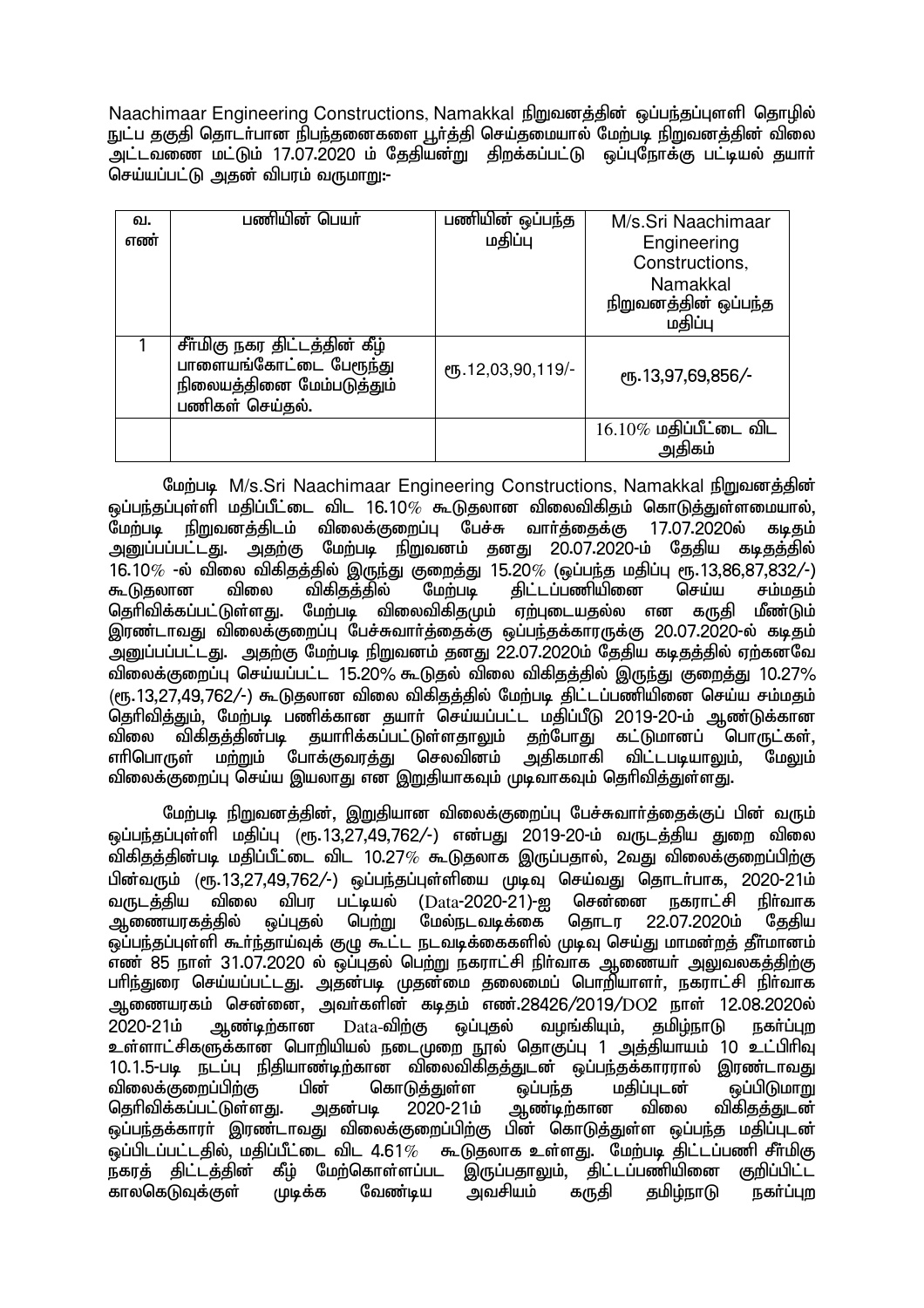உள்ளாட்சிகளுக்கான பொறியியல் நடைமுறை நூல் தொகுப்பு-1 அத்தியாயம்-2, உட்பிரிவு<br>2.7.2-ன்படி வப்பந்கப்பள்ளி மகிப்பீட்டை விட 5*%* வரை கூடுகலாக பொப்படும் 2.7.2-ன்படி ஒப்பந்தப்புள்ளி மதிப்பீட்டை விட 5% வரை கூடுதலாக பெறப்படும்<br>ஒப்பந்தப்புள்ளிகளை ஒப்புக் கொள்வதற்கு மாமன்றம் அனுமதிக்கலாம் என வழிவகை <u>ஒப்பந்த</u>ப்புள்ளிகளை ஒப்புக் கொள்வதற்கு மாமன்றம் செய்யப்பட்டுள்ளதாலும், ஒப்பந்தக்காராின் 2வது விலைக்குறைப்பிற்கு பின் வரும் ஒப்பந்த மதிப்பு (ரூ.13.27.49.762/-) என்பது 2019-20ம் வருடத்திய துறை விலை விகிதத்தின்படி  $\mu$ ந்திப்பீட்டை விட 10.27% கூடுதலாகவும் மற்றும் தற்போதைய 2020-21ம் வருடத்திய விலைவிகிகக்கின்படி மகிப்பீட்டை விட 4.61 $\%$  அகிகமாக உள்ளகினை ஒப்புக்கொள்ளலாம் என 14.08.2020ம் தேதிய ஒப்பந்தப்புள்ளி கூர்ந்தாய்வுக் குழுவின் பரிந்துரைப்படி மாமன்ற அறுமகிக்கு.

#### அலுவலகக் குறிப்பு:

அ) திருநெல்வேலி மாநகராட்சியில் சீா்மிகு நகர திட்டத்தின் கீழ் பாளையங்கோட்டை<br>கட நிலையக்கினை மேம்படுக்கும் பணிக்கு, இறுகியான விலைக்குறைப்ப பேரூந்து நிலையத்தினை மேம்படுத்தும் பணிக்கு, இறுதியான விலைக்குறைப்பு பேச்சுவார்த்தைக்குப் பின் வரும் ஒப்பந்தப்புள்ளி மதிப்பு (ரூ. 13,27,49,762/-) என்பது 2019-20-ம் வருடக்கிய துறை விலை விகிகுக்கின்படி மதிப்பீட்டை விட 10.27 $\%$  கூடுதலாக இருப்பதால்,  $2$ வது விலைக்குறைப்பிற்கு பின்வரும் (ரூ.13.27.49.762/-) ஒப்பந்தப்புள்ளியை முடிவு செய்வது சொடர்பாக, 2020-21ம் வருடக்கிய விலை விபர பட்டியல் (Data-2020-21)-ஐ சென்னை நகராட்சி நிர்வாக ஆணையரகத்தில் ஒப்புதல் பெற்று மேல்நடவடிக்கை தொடர் 22.07.2020ம் .<br>தேதிய ஒப்பந்தப்புள்ளி கூா்ந்தாய்வுக் குழு கூட்ட நடவடிக்கைகளில் முடிவு செய்து மாமன்றத் <u>தீர்மானம் எண் 85 நாள் 31.07.2020-ல் ஒப்புத</u>ல் பெ<u>ற்று ந</u>கராட்சி நிர்வாக ஆணையர் .<br>அலுவலகத்திற்கு பரிந்துரை செய்யப்பட்டது. அதன்படி முதன்மை தலைமைப் பொறியாளர், நகராட்சி நிர்வாக ஆணையரகம் சென்னை, அவர்களின் கடிகும் எண் 28426/2019/DO2 நாள்  $12.08.2020$ ல்  $2020$ - $21$ ம் ஆண்டிற்கான  $Data$ -விற்கு ஒப்புதல் வழங்கியும், தமிழ்நாடு நகர்ப்புற உள்ளாட்சிகளுக்கான பொறியியல் நடைமுறை நால் கொகுப்ப<sup>்</sup>1 அக்கியாயம் 10 உட்பிரிவ 10.1.5-படி நடப்பு நிதியாண்டிற்கான விலைவிகிதத்துடன் ஒப்பந்தக்காரரால் இரண்டாவது<br>விலைக்குறைப்பிற்கு பின் கொடுத்துள்ள ஒப்பந்த மதிப்புடன் ஒப்பிடுமாறு விலைக்குறைப்பிற்கு பின் கொடுத்துள்ள தப்பந்த மதிப்புடன் தப்பிடுமாறு<br>தெரிவிக்கப்பட்டுள்ளது. அதன்படி 2020-21ம் ஆண்டிற்கான விலை விகிதத்துடன் தெரிவிக்கப்பட்டுள்ளது. அதன்படி 2020-21ம் ஒப்பந்தக்காரா் இரண்டாவது விலைக்குறைப்பிற்கு பின் கொடுத்துள்ள ஒப்பந்த மதிப்புடன் ஒப்பிடப்பட்டதில், மதிப்பீட்டை விட 4.61*%* கூடுதலாக உள்ளது. மேற்படி திட்டப்பணி சீா்மிகு<br>நகரத் கிட்டத்தின் கீம் மேற்கொள்ளப்பட இருப்பதாலும். கிட்டப்பணியினை குறிப்பிட்ட கீழ் மேற்கொள்ளப்பட இருப்பதாலும், திட்டப்பணியினை<br>முடிக்க வேண்டிய அவசியம் கருதி தமிழ்நாடு காலகெடுவுக்குள் முடிக்க வேண்டிய அவசியம் கருதி தமிழ்நாடு நகர்ப்புற உள்ளாட்சிகளுக்கான பொறியியல் நடைமுறை நூல் தொகுப்பு-1 அத்தியாயம்-2, உட்பிரிவு 2.7.2 ன்படி ஓப்பந்தப்புள்ளி மகிப்பீட்டை விட 5 $\%$  வரை கூடுகலாக பெறப்படும் ஓப்பந்தப்புள்ளிகளை ஒப்புக் கொள்வதற்கு மாமன்றம் அனுமதிக்கலாம் என வழிவகை செய்யப்பட்டுள்ளதாலும், <u>ஒ</u>ப்பந்தக்காரரின் 2வது விலைக்குறைப்பிற்கு பின் வரும் ஒப்பந்த மதிப்பு (ரூ.13.27.49.762/-)  $\tilde{g}$ ன்பது 2019-20ம் வருடத்திய துறை விலை விகிதத்தின்படி மதிப்பீட்டை விட 10.27 $\%$ கூடுதலாகவும் மற்றும் தற்போதைய 2020-21ம் வருடத்திய விலைவிகிதத்தின்படி மதிப்பீட்டை<br>விட 4.61 $\%$  அதிகமாக உள்ளதினை ஒப்புக்கொள்ளலாம் என14.08.2020ம் கேகிய விட 4.61 $\%$  அதிகமாக உள்ளதினை ஒப்புக்கொள்ளலாம் என $14.08.2020$ ம் கேகிய ஒப்பந்தப்புள்ளி கூா்ந்தாய்வுக் குழுவின் பாிந்துரைப்படி மாமன்றம் அனுமதி வழங்கலாம்.

ஆ) மேற்படி பணியின் மதிப்பிட்டுத் தொகை ரூ.1308.00 இலட்சத்திற்கு திருநெல்வேலி சீர்மிகு நகர திட்டத்தின் கீழ் ஒதுக்கீடு செய்யப்பட்ட தொகை போக கூடுதலாகும் தொகையை மாநகராட்சி பொது நிதியிலிருந்து மேற்கொள்வதற்கும் மாமன்றம் அனுமதி வழங்கலாம்.

 $\delta$ ர்புமானம் எண் $\,$  97:

அலுவலகக் குறிப்பு அங்கீகாிக்கப்படுகிறது

(டைபு.அ.எண்.1/2020-21/SCM)

<sup>3)</sup> திருநெல்வேலி மாநகராட்சியில் சீர்மிகு நகர திட்டத்தின் கீழ் இராமையன்பட்டி உரக்கிடங்கில் உயிர் சுரங்க முறையில் மட்கும் குப்பை ம<u>ற்று</u>ம் மட்காத குப்பைகளை பிரித்தெடுக்கும் பணிகளை மேற்கொள்வதற்கு ரூ. 14.50 கோடி மதிப்பீட்டில் மேற்கொள்வதற்கு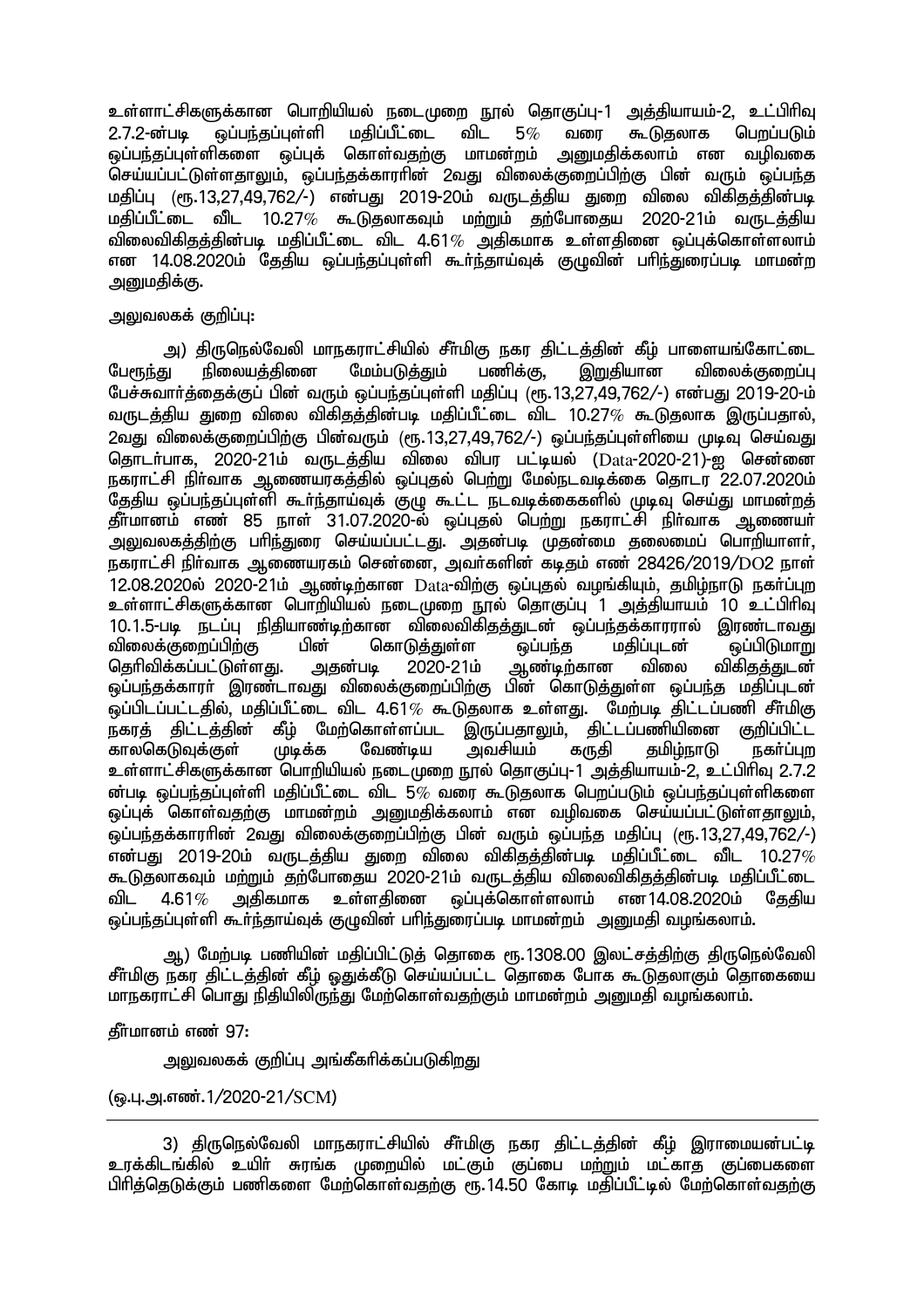9வது சீர்மிகு நகர இயக்குநர்கள் கூட்டத்தில் வரிசை எண் 6-ல் தீர்மானிக்கப்பட்டதின் அடிப்படையிலும், நகராட்சி நிா்வாக ஆணையா், சென்னை அவா்களின் செயல்முறை ஆணை ந.க.எண்.14595/2018/IHSDP-3 நாள் 22.02.2020-ல் ரூ.14.50 கோடிக்கு நிர்வாக அறுமதி வழங்கப்பட்டதின்படியும், முதன்மை தலைமைப் பொறியாளா் நகராட்சி நிா்வாக ஆணையா் அலுவலகம், சென்னை அவர்களின் செயல்முறை ஆணை ந.க.எண்.4563/2019/DO2 நாள் 28.02.2020-ல் தொழில் நுட்ப அனுமதி வழங்கப்பட்டதின்படியும் மேற்படி திட்டப் பணியினை மேற்கொள்வதற்கு, ஓப்பந்தப்புள்ளி அறிவிப்பு எண் 25/2018-19/SCM-ன்படி அகில இந்திய அளவில் The New Indian Express ஆங்கில நாளிகுமிலும், மாநில அளவில் கினக்குந்தி குமிழ் .<br>நாளிதழிலும் மற்றும் மாநில ஒப்பந்தப்புள்ளி செய்தி மலாிலும் 27.02.2020-ல் ஒப்பர்கப்பள்ளி ்அறிவிப்பு பிரசுரம் செய்யப்பட்டதின்படி. மின்னணு மற்றும் மூடி முத்திரையிடப்பட்ட இரு உறை முறையிலான ஒப்பந்தப்புள்ளிகள் பெறுவதற்கு 31.03.2020-ல் ஒப்பந்தப்புள்ளி கோரப்பட்டது. பின்னர் 25.03.2020ல் கொரானா (COVID-19) வைரஸ் நோய் தொற்று காரணமாக முழு ஊரடங்கு பிறப்பிக்கப்பட்ட நிலையில் ஒப்பந்தப்புள்ளி பெறப்படும் நாள் 13.07.2020 வரை நீட்டிக்கப்பட்டதில், மூடி முக்கிரையிடப்பட்ட இரு உறை முறையிலான ஒப்பந்தப்புள்ளிகள் M/s.MAK India Limited, Coimbatore, (ii) M/s.Puliyoorsalai Labour Contract, Kanyakumari, (iii) The Walajapet Agro Engineering & Services Co-operative Limited, Walajapet, (iv) Thiru.A.Balaji, Chennai, (v)M/s.BVG India Ltd., Chennai, (vi)M/s.Srinivas Waste Management Services (P) Ltd., Chennai, (vii) M/s.The Advanced Communication System & Services, AndhraPradesh, (viii) M/s.Sri Sai Recycle Solutions - M/s.Voltech O and M Services Pvt Ltd (JV) ஆகிய எட்டு நிறுவனங்களிடம் இருந்து ஒப்பந்தப்புள்ளிகள் பெறப்பட்டது. மேற்படி நிறுவனங்களின் ஒப்பந்தப்புள்ளிகளின் தொழில்நுட்ப தகுதிகள் குறித்து<br>ஒப்பந்தப்புள்ளி கூா்ந்தாய்வுக் குழுவால் 14.07.2020-ல் கிறக்கப்பட்டு பாிசீலனை <u>ஓப்பந்தப்புள்ளி கூர்ந்தாய்வுக் குமுவால் 14.07.2020-ல் திறக்கப்பட்டு பரிசீலனை </u> செய்யப்பட்டதில் (i) M/s.MAK India Limited, Coimbatore, (ii) M/s.Puliyoorsalai Labour Contract, Kanyakumari, (iii) The Walajapet Agro Engineering & Services Co-operative Limited, Walajapet, (iv) Thiru.A.Balaji, Chennai, (v) M/s.BVG India Ltd., Chennai நிறுவனங்களின் ஒப்பந்தப்புள்ளிகள் தொழில் நுட்ப தகுதி தொடா்பான ஒப்பந்தப்புள்ளி .<br>நிபந்தனைகளை பூர்த்தி செய்யாததால், ஒப்ப்நதப்புள்ளி கூர்ந்தாய்வுக் குழு கூட்ட நடவடிக்கை நாள் 31.07.2020-ன்படி மேற்படி நிறுவனங்களின் ஒப்பந்தப்புள்ளிகள் நிராகரிக்கப்பட்டது. மீதமுள்ள (i) M/s.Srinivas Waste Management Services (P) Ltd., Chennai, (ii) M/s.The Advanced Communication System & Services, AndhraPradesh, (iii) M/s.Sri Sai Recycle Solutions - M/s.Voltech O and M Services Pvt Ltd (JV) ஆகிய நிறுவனங்களின் ஒப்பந்தப்புள்ளிகள் தொழில் நுட்ப தகுதி தொடா்பான நிபந்தனைகளை பூா்த்தி செய்தமையால்<br>மேற்படி நிறுவனங்களின் விலை அட்டவணைகள் மட்டும் 13.08.2020-ம் கேதியன்று மேற்படி நிறுவனங்களின் விலை அட்டவணைகள் மட்டும் 13.08.2020-ம் தேதியன்று திறக்கப்பட்டு ஒப்புநோக்கு பட்டியல் தயார் செய்யப்பட்டு அதன் விபரம் வருமாறு:-

| வ.<br>எ<br>ண | பணியின் பெயர்                                                                                                                                                                                             | பணியின் ஒப்பந்த<br>மதிப்பு | M/s.Srinivas Waste<br>Management<br>Services (P) Ltd.,<br>Chennai<br>நிறுவனத்தின்<br>ஒப்பந்த மதிப்பு | M/s. The Advanced<br>Communication<br>System & Services,<br>Andhra Pradesh,<br>நிறுவனத்தின்<br>ஒப்பந்த மதிப்பு | M/s.Sri Sai Recycle<br>Solutions -<br>M/s. Voltech O and<br>M Services Pyt Ltd<br>(JV)<br>நிறுவனத்தின்<br>ஒப்பந்த மதிப்பு |
|--------------|-----------------------------------------------------------------------------------------------------------------------------------------------------------------------------------------------------------|----------------------------|------------------------------------------------------------------------------------------------------|----------------------------------------------------------------------------------------------------------------|---------------------------------------------------------------------------------------------------------------------------|
|              | சீர்மிகு<br>நகர<br>திட்டத்தின் கீழ்,<br>ராமையன்பட்டி<br>உரக்கிடங்கில்<br>உயிர்<br>சுரங்க<br>முறையில்<br>குப்பை<br>மக்கும்<br>மற்றும் மக்காத<br>குப்பைகளை<br>பிரித்தெடுக்கும்<br>பணிகளை மேற்<br>கொள்ளுதல். | Rs.13,90,84,740/-          | Rs.18,00,04,820/-                                                                                    | Rs.13,82,14,100/-                                                                                              | Rs.13,71,25,800/-                                                                                                         |
|              | Tender<br>Percentage                                                                                                                                                                                      |                            | 29.42% மதிப்பீட்டை<br>விட அதிகம்                                                                     | 0.63% மதிப்பீட்டை<br>விட குறைவு                                                                                | 1.41% மதிப்பீட்டை<br>விட குறைவு                                                                                           |